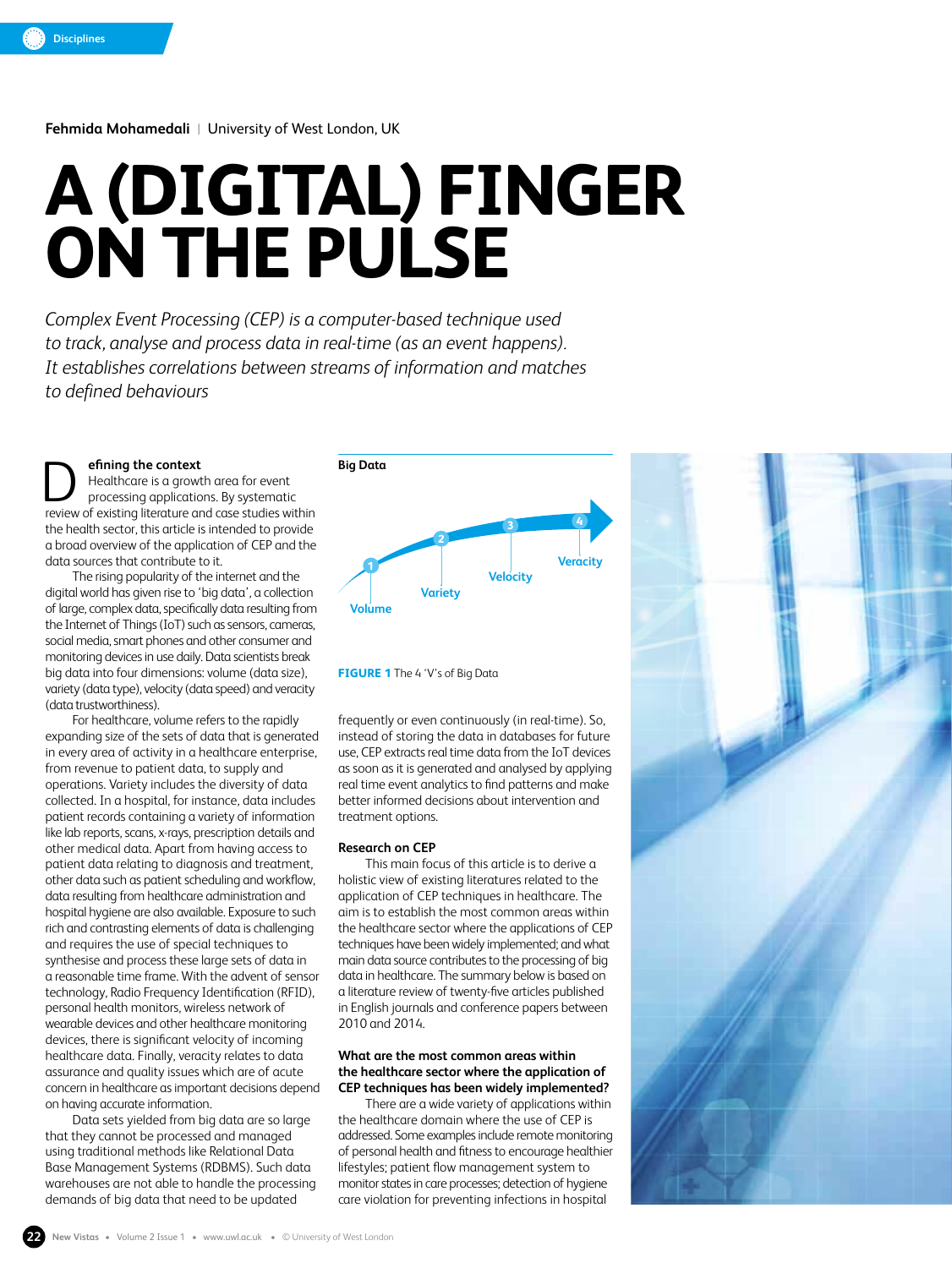*The internet and the digital world has given rise to 'big data', a collection of large, complex data, specifically data resulting from the Internet of Things (IoT) such as sensors, cameras, social media, smart phones and other consumer and monitoring devices in use daily*

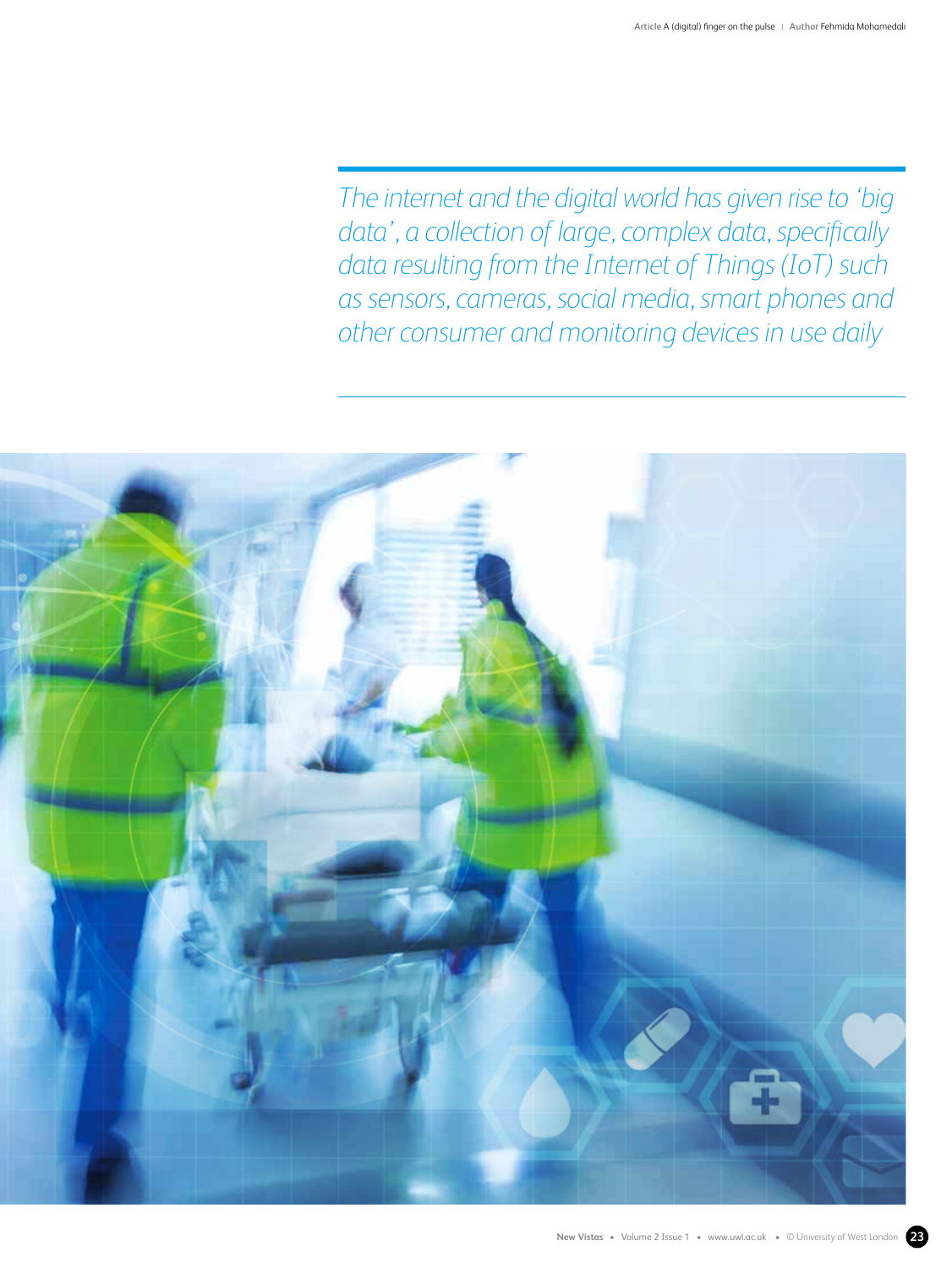setting; and tele-care/tele-medicine to reduce the amount of personal care devoted to early dementia sufferers by remotely monitoring their condition.

 **Disciplines**

The most widely used examples where CEP is commonly used were for hygiene compliance (i.e. prevention of infection) and for remote healthcare.

Hospital acquired infections have been recognised as one of the major challenges in the healthcare system and serious attempts have been initiated by the World Health Organisation (WHO) to investigate and highlight the problem.

Hygiene compliance includes examples of applications for detecting potential threads of infection, monitoring of hygiene compliance of healthcare workers and the reporting of contaminated medical equipment. This was considered using the scenario of a healthcare hygiene control system equipped with sensors and hygiene control monitored and regulated throughout the hospital facilities by running pattern queries on continuous sensor data. In a real scenario running such a system, every healthcare worker wears an RFID badge and surgical and non-surgical equipment are tagged. Sensors are located in every patient's room, Intensive Care Units (ICUs), emergency rooms, operating theatres and near sanitising equipment. All these sensors continuously sense the environment and send collected events to a centralised system. Not only can the total number of events occurring in a second be very large, but the complexity of the patterns can also be very high, and urgent actions might be necessary in certain cases. Thus running pattern queries over such high input rate systems in real time is a challenge and needs an efficient underlying system to do so.

Remote healthcare includes examples on improving support for the elderly/disabled in their home and care for early dementia sufferers. Remote monitoring is an expanding application area, dealing with the possibility to remotely track relevant status of a person in real-time and to monitor his or her status over a longer period. This is a common approach in healthcare domain (remote patient monitoring) where some vital parameters of the patient is tracked and thereafter analysed for finding some types of anomalies. For example, the ECG (Electrocardiogram) signal of a patient can be analysed on different types of arrhythmia (an irregularity in a rhythmic action such as a heartbeat or breathing), allowing useful detection of cardio problems. Patients' use of wearable devices and remote patient monitoring devices has proven that they can capture valuable data for certain patients, including those with chronic diseases. Some hospitals also have reported positive results after remotely monitoring patients who were discharged from their facility. Remote patient monitoring technology allows clinicians to observe patients without seeing them in person and quickly react to any worrisome changes in their health.

## **What has been the main data source types contributing to the processing of big data in healthcare?**

Big data in healthcare offers a wide variety of data types. Use cases that were explored indicated a range of data sources related to patient healthcare and well-being; clinical decision support systems (medical imaging, laboratory and pharmaceutical data and other administrative data); sensor data from medical devices that monitor vital signs; social media; web pages; GPS (Global Positioning System); and RTLS (Real Time Location System) data resulting from tracking devices/patients/staff at precise locations.

For example, for the patient flow monitoring system to reduce waiting times in hospitals, RTLS tags are assigned to patients and key care providers. These tags use Wi-Fi and infra-red signals to reach location accuracy of about 10cm. This location data, along with data from existing hospital systems is triangulated using CEP to infer the current patient state and wait time (Badreddin and Payton, 2013). However, the most popular types of data sources discussed in the papers contributing to the processing of big data in healthcare was the use of sensor technology, which included personal and environmental sensors, RFID and wearable sensors. The hygiene compliance and remote healthcare monitoring examples considered earlier are typical examples of the popularity of such data sources.

# **Why does it matter?**

Findings from this literature search indicate that CEP is effective and efficient in mining and correlating streams of data for detecting trends and anomalies in non-clinical applications but has limited capability of reacting in real-time to opportunities and risks detected that are related to clinical applications which require on-demand diagnosing and treating of patients. Popular use cases around 'remote healthcare' indicate a growing interest in studying and designing health technologies to meet the mounting healthcare needs of the ageing population, and the management of chronic diseases and personal health. Technologies are thus designed to help shift the burden of care from the clinical setting to home or other non-clinical settings. Monitoring data from patients wherever they are can be a direct benefit to healthcare such as reduced hospital re-admissions, shortened hospital stays and improved health outcomes.